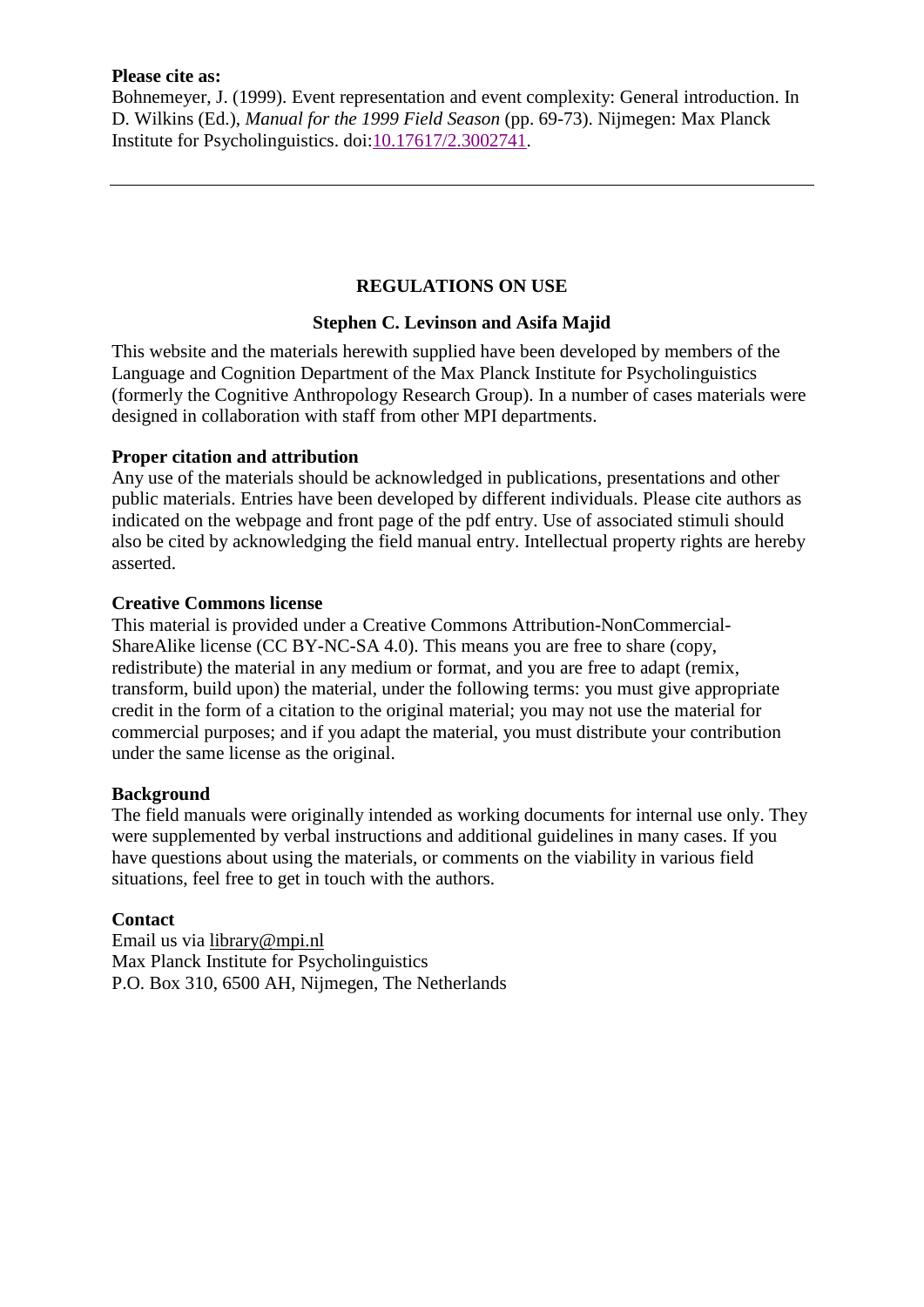# Event Representation and Event Complexity

#### *General Introduction*  Jürgen Bohnemeyer

Background. The stimuli and tasks described in-this part of the manual are meant to elicit data for the new project on event representation (working title Event X) that is currently developing as a subproject of Argument Structure and that is thought of as potentially providing a new research focus for the L&C group as well. Languages differ strikingly in the complexity and scope of the scenes they allow to express as single events (i.e. macro-events, or, say, in very rough approximation, by single *clauses,* or by particular types of complex sentences). This is henceforth referred to as event integration here. A slightly more formal characterization is given below; cf. also Bohnemeyer (ms). One of the research strands of the Event-X project will be to investigate language-particular constraints on event integration, the acquisition of such constraints in children, the principled parameters of cross-linguistic variation of (constraints on) event integration, and the degree to which language-particular constraints on linguistic event integration align with culture-specific constraints on cognitive event' integration.

Guiding assumptions. The basic question to be pursued in this part of the 1999 field research is the question as to what extent, and along which parameters, languages show systematic variation in their *preferred* strategies for coding complex events and in the *constraints* they impose on the coding of complex. events. The guiding assumptions are that an event expression is complex to the extent that it entails the occurrence of multiple *subevents* all of which can be coded separately in the language in question, and that the subevents entailed by an event expression constitute a *macro-event* to the extent that they together behave like one· primitive event representation in the language under examination. The degree to which the subevents of a semantically complex event expression are *integrated* as parts of an overall macro-event is hypothesized to depend on the semantic relations entailed or implicated by the complex event expression to obtain among the subevents. Among the candidates for event-integrating relations are in particular *part-whole* relations (e.g. the event of Joan's cooking pasta is arguably a part of the event of my watching Joan cooking pasta in *I watched Joan cooking pasta), spatial* and *temporal* relations (e.g. it has been argued that although *kill* and *cause to die*  . entail the same subevents - a dying event and an unspecified other event causing it - they differ in that *kill*, but not *cause to die*, entails that the two subevents are spatially and temporally contiguous), and *causal* relations (e.g. *I broke the cup* and *I dropped the cup and it broke* both entail an activity involving the speaker and a state change involving a cup, but only *I broke the cup* entails a causal relation obtaining between the two events).

For an illustration, consider clip B5 of the ECOM (Event COMplexity) video stimulus (diagrams FI and F2 of the section on ECOM below illustrate the first and the last frame of this clip). In this particular film, a red circle rolls *from a blue square along a yellow bar past a brown house-shaped thing to a green triangle.* Suppose this scene is to be described such that location change with respect to each of the four ground objects is made explicit. English allows one to do this in just one clause, whereas Yukatek Maya and many other languages require the describer to use four clauses minimum (yielding something more or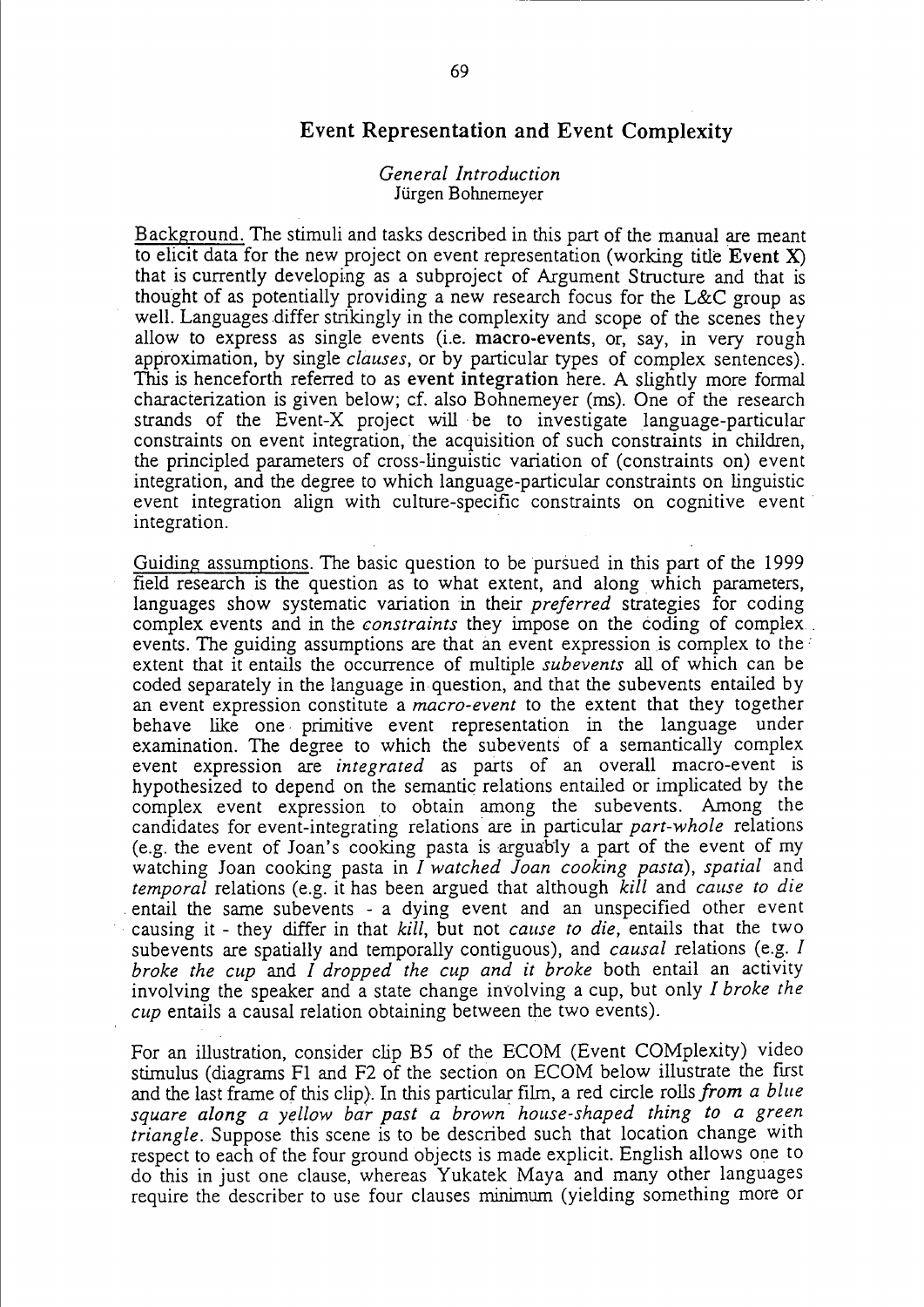less like 'The red circle leaves the blue square, follows the yellow bar, passes the brown 'house-shaped thing, and arrives at the green triangle'). However, clausehood as such doesn't necessarily reflect macro-eventhood. In order to ascertain that the contrast- between the monoclausal English expression and the multiclausal Yukatek description is indeed indicative of a difference in semantic event construal, one has to apply *semantic tests* that are comparable across the two languages. For example, each of the four clauses of the Yukatek-style description may contain a separate time-Iocational adverbial, whereas the ,English-style monoclausal construction allows for just one specification of temporal location. This argues for segmentation into mUltiple macro-events in the case of the Yukatek-style response and for integration into just one macro-event with the English-style response, because localizability in time is itself a criterion of eventhood. Of course, given the temporal adjacency of the subevents, and their short duration (the whole clip is just about two seconds long), the clauses in the Yukatek response are not exactly likely to occur with separate timelocational adverbials. The point here is rather that the *same* construction that a Yukatek speaker would have to use to describe BS, *could* also be, used to describe a scenario in which the four subevents were neither temporally nor spatially adjacent, and it is this property of the *construction* used that is really assessed by the criterion of time-adverbial modification. Some semantic tests that may prove useful in assessing the event construal in the responses you collect are suggested below.

Research on the representation of event complexity is at this stage focused on three basic types of scenarios, which recur throughout the various materials and tasks. These are:

- (caused or spontaneous) motion, defined as location change with respect to paths of varying complexity, with or without integration of various kinds of activity components ('manners')
- state changes embedded in causal chains of varying complexity and strength

(i.e., in a broad manner of speaking, 'directness' of causation)

• transfer (i.e. change of possession) events embedded into complex motions and state changes

Stimuli and tasks of this module. There is one new stimulus in the 1999 field kit that has been specifically designed for research on event integration, namely the ECOM animation clips (ECOM is short for Event COMplexity). In addition, there is a questionnaire on event integration. This questionnaire is not itself meant as an elicitation stimulus, but rather as a check list, to make sure that every researcher has all the data at his or her disposal that are necessary to assess the principled constraints on event integration that the language (s)he works on operates on. For getting the Event-X project started, the ECOM clips and the Event Integration questionnaire are of almost equal priority, and therefore should both be attended to. In case the field worker has to make a choice, (s)he should consider the fact that it will be most desirable for the new project to have firsthand data from a variety of languages elicited with identical stimuli and tasks. This gives ECOM the edge over the questionnaire. On the other hand, however, if (s)he for reasons of lack of time or technical problems is not able to complete an ECOM study, (s)he should by all means make sure to have descriptions of all the scenes in the Event Integration questionnaire. '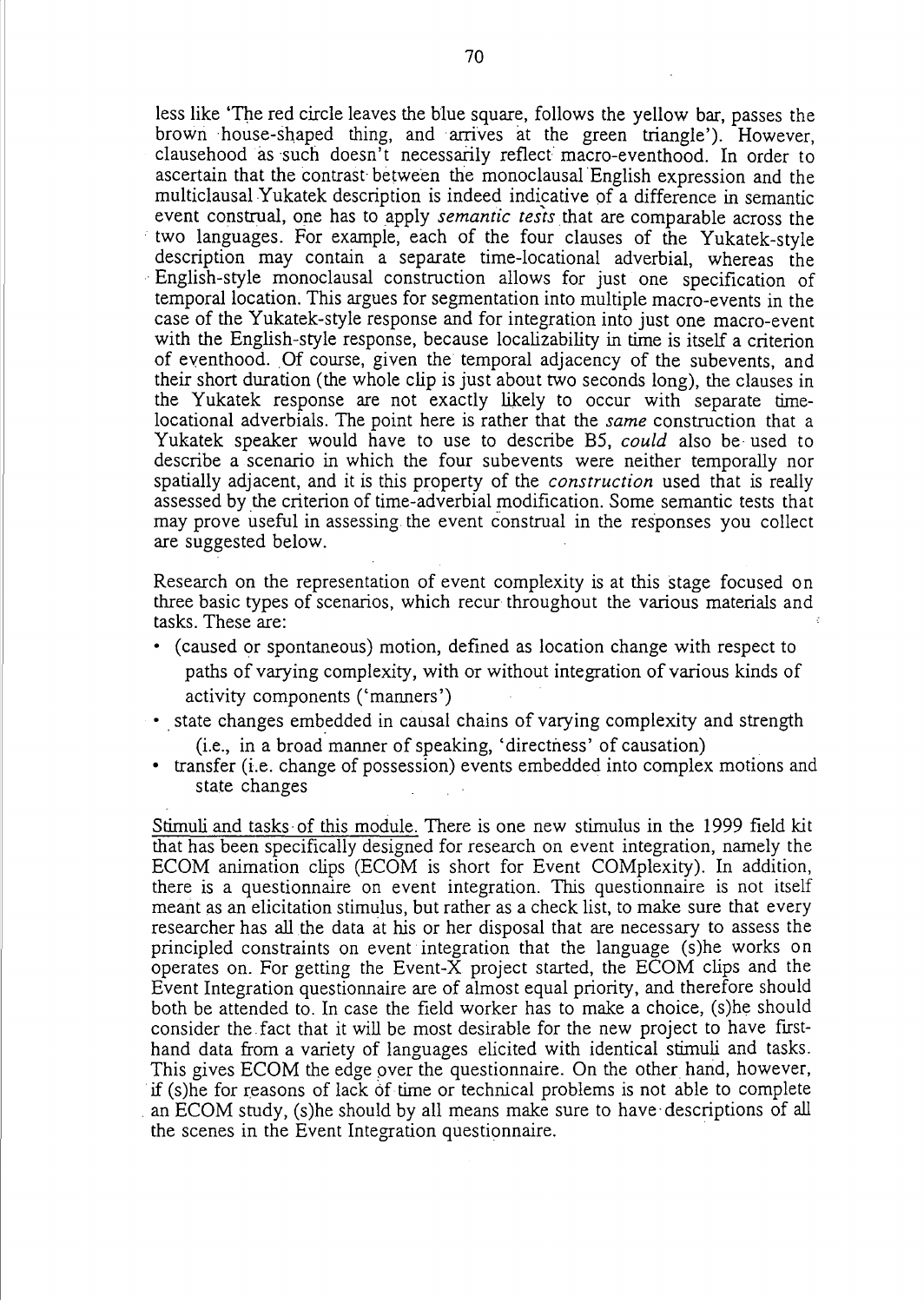A number of older stimuli and tasks are also considered to provide relevant data for Event X. Every researcher with an interest in Event- $\tilde{X}$  issues should make sure to have collected the following data or to collect it.now:

- *Frog. Story* narratives (with. the· picture book *Frog where are you?,*  following the methodology outlined in Berman & Slobin 1994: 20-28)
- Table Top Route Descriptions (from the 1993 and 1996 field kits)
- Motion descriptions with David Wilkins's Questionnaire on motion lexicalization, in Australian languages (known as the *OZ Motion Ques tionnaire)*

Updated versions of the Route Descriptions' manual and the OZ Motion Questionnaire are included later in the manual (§§ 10&11).

In principle, all stimuli that represent complex events may provide useful data for event integration research. In particular the following materials may be considered to add to the Event-X data -base:

- Eric Pederson's Event Realization Questionnaire
- Jürgen Bohnemeyer's TEMPEST films (TEMPorality Elicitation Stimulus, from Bohnemeyer 1998)
- Steve Levinson's Questionnaire on Logical Connectives in Natural Languages
- Sotaro Kita's *Maus* films
- The Heider & Simmel films (from Heider & Simmel 1944)
- The *Pear Story* film
- The Tweedy Bird film *(Canary Row)*

. Tests for macro-eventhood. For every construction that figures in the ECOM descriptions, or as a representation of one of the scenes of the Event Integration Questionnaire, or in the response collected with some of the other materials listed above, the constraints this construction imposes on the integration of the subevents referred to has to be assessed. Clausehood may be a very first and rough measure. How is clausehood itself assessed? Assume that a clause is a structural unit that is constituted by a predication, then the crucial criterion of clausehood is polarity, i.e. the capacity of allowing for negation. For example, *I broke the vase.* comprises only one clause, as it allows for only one negation *(l didn't break the vase),* whereas *I caused the vase 'to break* is a biclausal construction, as it consists of two units that can be negated separately *(l didn't Cause the vase to break* vs. *I caused the vase not to break). .* 

However, it's not clausehood *per se* what we're after, but rather macroeventhood: Note that it is one of the *hypotheses* Event X is setting out to validate that there *is* indeed a cross-linguistic tendency towards alignment of clausehood and macro-eventhood! Now, it was said above that the meaning. of a complex event expression may be considered a macro-event representation to the extent that it behaves like the meaning of a simple event expression. The perhaps most important way in which this can be tested is in terms of the behavior of the event expression vis-à-vis time-locational adverbials. The property of allowing for localization in time is one of the defining properties of semantic event representations. Consider example (1):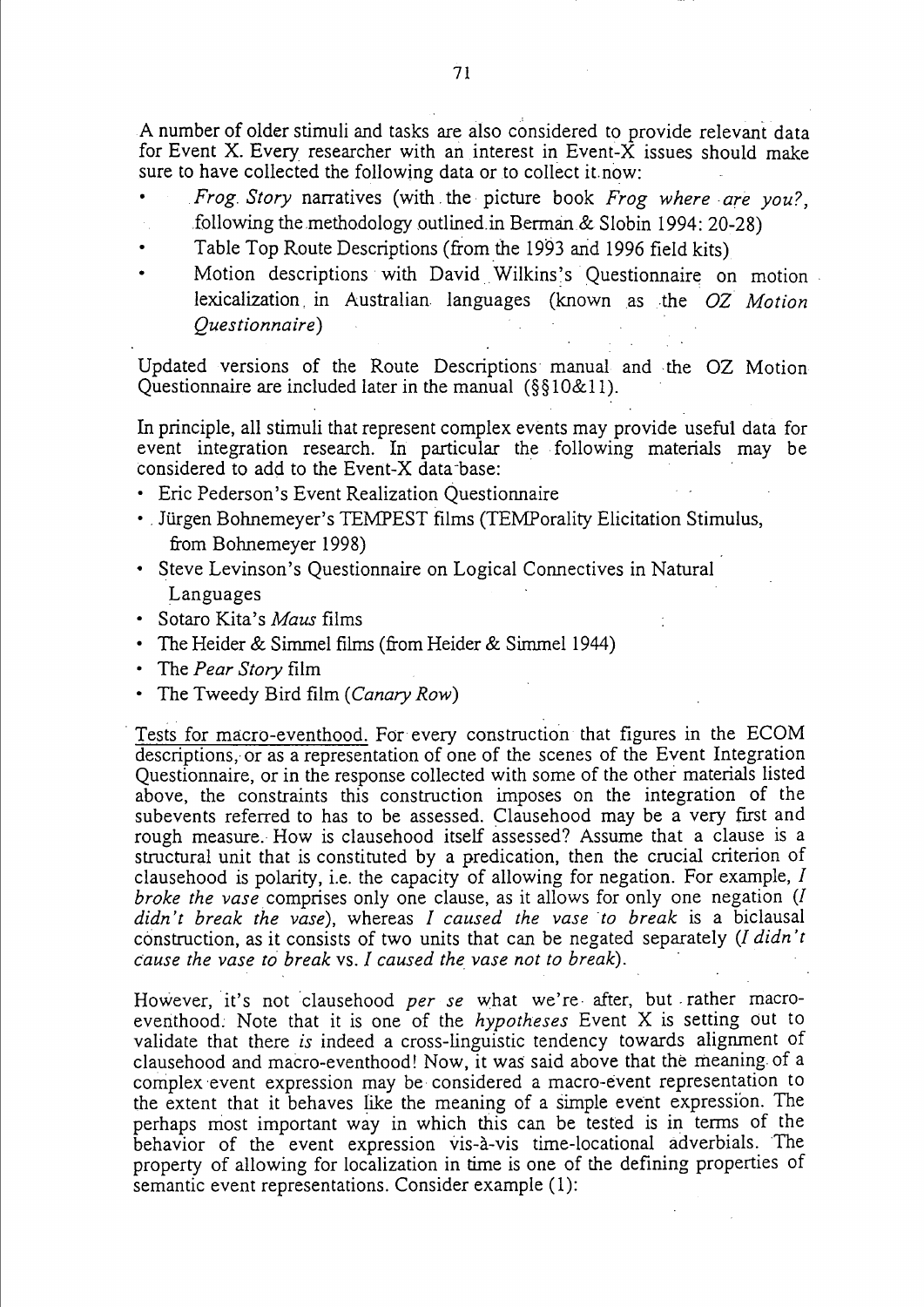- $(1)$  a. I broke the vase on Monday.
	- b. ??On Monday, I caused the vase to break on Tuesday.
	- c,. (?)My kicking it on Monday caused the vase to break on Tuesday.
	- d. (?)By kicking it on Monday, I caused the vase to break on Tuesday.
	- e: Because I kicked it on Monday, the vase broke on Tuesday.

(la) aliows for only one time-Iocational adverbial. Thus, the breaking of the vase and whatever l' did' to cause'it are represented as parts of one macro-event. The syntactic causative construction in  $(1\bar{b})$  is a borderline case. The constructions in (Ic-e), however, refer to two subevents which clearly can be located in time 'separately, and which therefore have to be accorded macro-event status. In principle, a similar point can be made with respect to locative adverbials.

In Bohnemeyer (ms.), it has been proposed that another criterion of macroeverithood may be the extent to which the complex event can be assigned a single overall event structure (in terms of telicity, durativity, etc.). Compare:

(2) a. The red circle, started pushing the blue square across the stage.

b. The'red circle' pushed the blue square across the stage in five seconds.

c. ?The red circle started to cause the blue square to move across the stage.

d. ?The red circle caused the blue square to move across the stage in five seconds.

(2a) and (b) show that the subevents entailed by *push across* constitute a macroevent with a single durative (2a) and telic (2b) event structure. It is not clear that the same also hold for *cause to move across* in (2c) and (d). The red circle may in fact start the activity causing the blue square's motion with the latter lagging behind (2c), and the adverbial *infive seconds* in (2d) may refer to the motion of the blue square only.

The criteria that have been considered so far assess to what extent a complex event description behaves like a simple one. Another approach to assessing the macro-eventhood of a description is in terms of the tightness of the (spatial, temporal, causal, etc.) semantic relations that are entailed or implicated by the construction to obtain among the subevents. Thus, the description may *entail* a particular order among the subevents, or it may only *implicate* such an order:

- (3) a. The red circle launched the blue square off the stage.
	- b. The green triangle rolled the red circle up the ramp.
- (4) a. The red circle hit the blue square, and the blue square went/moved off the stage.
	- b. The green triangle made the red circle roll, pushing it up the ramp.

In (3a), the contact of the red circle with the blue square is entailed to precede the motion of the blue square, whereas in (4a), the sequential order is only implicated. Similarly, in (3b), simultaneity of the rolling activity and the motion up the ramp is entailed, whereas in (4b), this simultaneous relation is defeasible. Something similar holds for the causal integration of the subevents: in (3a), the red circle hitting it is entailed to cause the blue square to move (or at least to